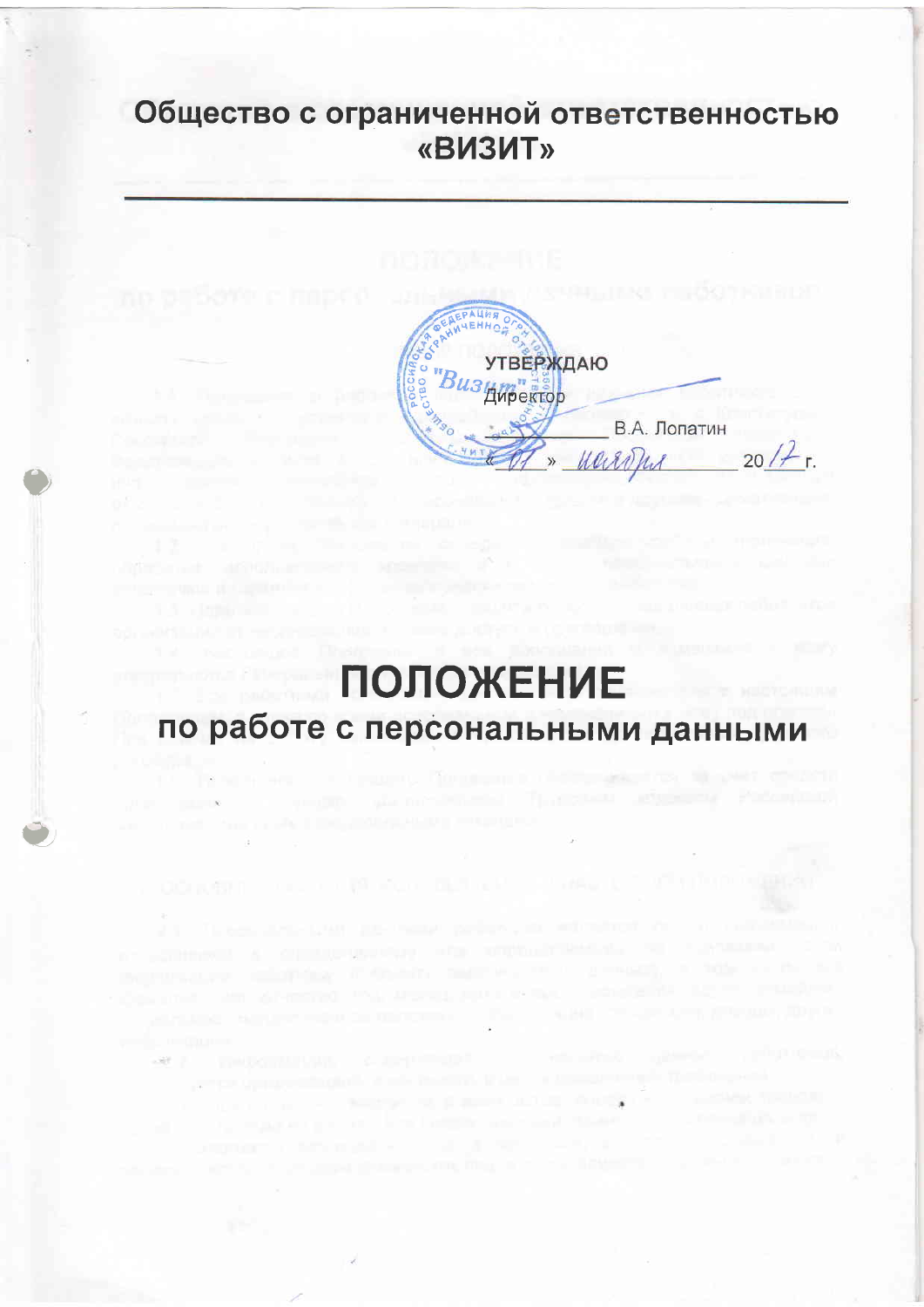## Общество с ограниченной ответственностью «ВИЗИТ»

### **ПОЛОЖЕНИЕ**

## по работе с персональными данными работников

### 1. ОБЩИЕ ПОЛОЖЕНИЯ

1.1. Положение о работе с персональными данными работников ООО «Визит» (далее - организация) разработано в соответствии с Конституцией Федерации, Трудовым кодексом Российской Федерации. Российской Федеральным законом от 27 июля 2006 г. № 149-ФЗ «Об информации, информационных технологиях и о защите информации», Федеральным законом от 27 июля 2006 г. № 152-ФЗ «О персональных данных» и другими нормативными правовыми актами Российской Федерации.

1.2. Настоящее Положение определяет порядок работы (получения, обработки, использования, хранения и т. д.) с персональными данными работников и гарантии конфиденциальности сведений о работнике.

1.3. Цель настоящего Положения - защита персональных данных работников организации от несанкционированного доступа и разглашения.

1.4. Настоящее Положение и все дополнения и изменения к нему утверждаются Генеральным директором организации.

1.5. Все работники организации должны быть ознакомлены с настоящим Положением, а также со всеми дополнениями и изменениями к нему под роспись. При приеме на работу ознакомление производится до подписания трудового договора.

1.6. Исполнение настоящего Положения обеспечивается за счет средств организации в порядке, установленном Трудовым кодексом Российской Федерации или иными федеральными законами.

### 2. ОСНОВНЫЕ ПОНЯТИЯ, ИСПОЛЬЗУЕМЫЕ В НАСТОЯЩЕМ ПОЛОЖЕНИИ

2.1. Персональными данными работника является любая информация, относящаяся к определенному или определяемому на основании такой информации работнику (субъекту персональных данных), в том числе его фамилия, имя, отчество, год, месяц, дата и место рождения, адрес, семейное, социальное, имущественное положение, образование, профессия, доходы, другая информация.

Информация, содержащая персональные данные работников.  $-2.2$ используется организацией, в частности, в целях выполнения требований:

- трудового законодательства и иных актов, содержащих нормы трудового права, при приеме на работу, при предоставлении гарантий и компенсаций и др.;

- налогового законодательства, в частности, в связи с исчислением и уплатой налога на доходы физических лиц, а также единого социального налога;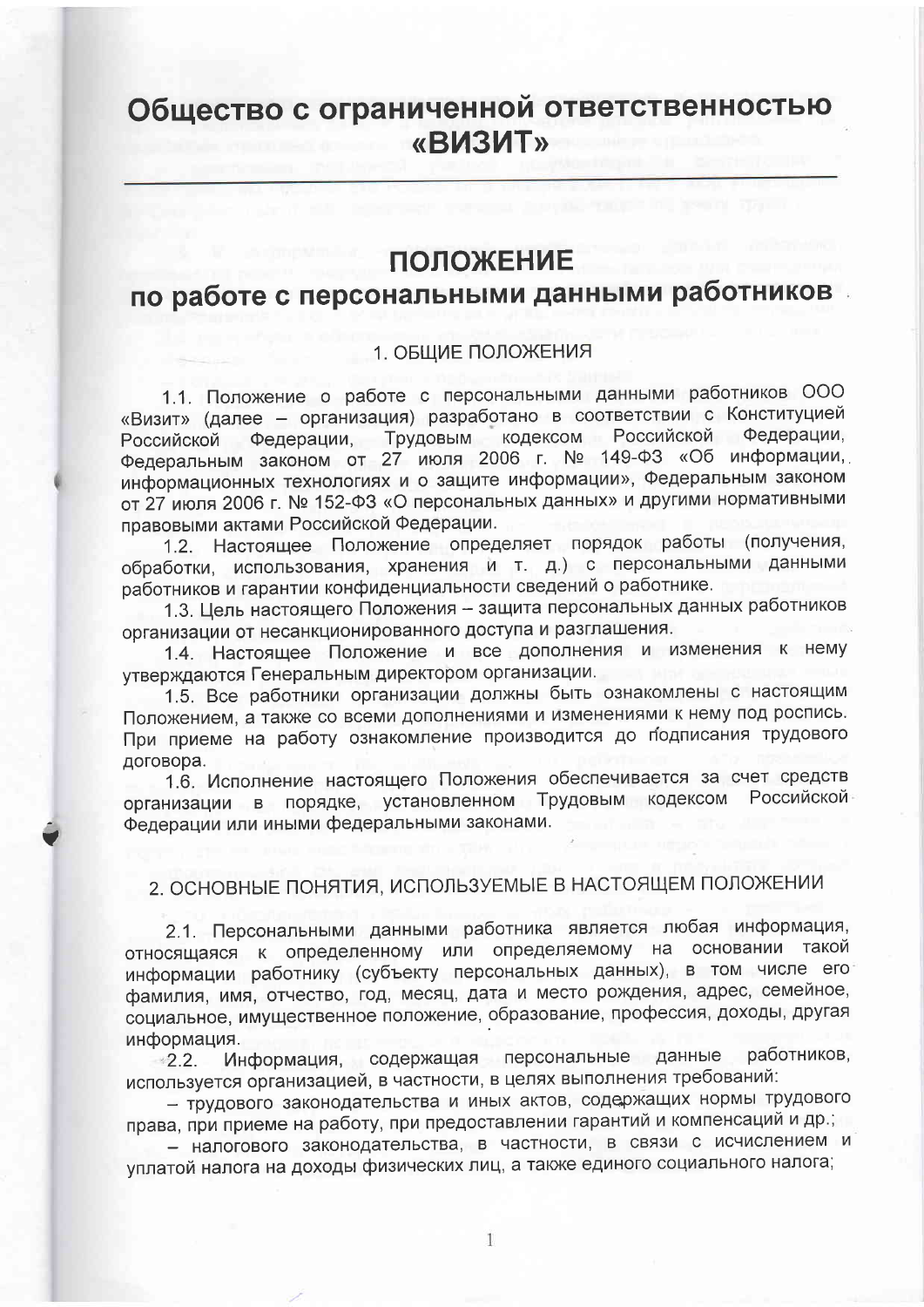- пенсионного законодательства при формировании и предоставлении персонифицированных данных о каждом получателе доходов, учитываемых при начислении страховых взносов на обязательное пенсионное страхование;

заполнения первичной учетной документации в соответствии с постановлением Госкомстата России от 5 января 2004 г. № 1 «Об утверждении унифицированных форм первичной учетной документации по учету труда и его оплаты».

К информации, содержащей персональные данные работника.  $2.3.$ применяется режим конфиденциальности, то есть обязательное для соблюдения получившим доступ к персональным данным лицом требование не допускать их распространения без согласия работника или наличия иного законного основания.

2.4. Не требуется обеспечение конфиденциальности персональных данных:

- в случае обезличивания персональных данных;

- в отношении общедоступных персональных данных.

2.5. Обработка персональных данных работника - это действия (операции) с персональными данными, включая сбор, систематизацию, накопление, хранение, уточнение (обновление, изменение), использование, распространение (в том числе передача), обезличивание, блокирование, уничтожение.

2.6. Распространение персональных данных работника - это действия, направленные на передачу персональных данных определенному кругу лиц (передача персональных данных) или на ознакомление с персональными данными неограниченного круга лиц, в том числе обнародование персональных данных в средствах массовой информации, размещение в информационнотелекоммуникационных сетях или предоставление доступа к персональным данным каким-либо иным способом.

2.7. Использование персональных данных работника - это действия (операции) с персональными данными, совершаемые получившим доступ к персональным данным лицом в целях принятия решений или совершения иных действий, порождающих юридические последствия в отношении работника или других лиц либо иным образом затрагивающих права и свободы работника или других лиц.

2.8. Блокирование персональных данных работника - это временное накопления, использования, систематизации, сбора, прекращение распространения персональных данных, в том числе их передачи.

2.9. Уничтожение персональных данных работника - это действия, в результате которых невозможно восстановить содержание персональных данных в информационной системе персональных данных или в результате которых уничтожаются материальные носители персональных данных.

2.10. Обезличивание персональных данных работника - это действия, в результате которых невозможно определить принадлежность персональных данных конкретному работнику.

2.11. Информационная система персональных данных работников - это информационная система, представляющая собой совокупность персональных данных, содержащихся в базе данных, а также информационных технологий и технических средств, позволяющих осуществлять обработку таких персональных данных с использованием средств автоматизации или без использования таких средств.

2.12. Общедоступные персональные данные работников - это персональные данные, доступ неограниченного круга лиц к которым предоставлен с согласия работника или на которые в соответствии с федеральными законами не распространяется требование соблюдения конфиденциальности.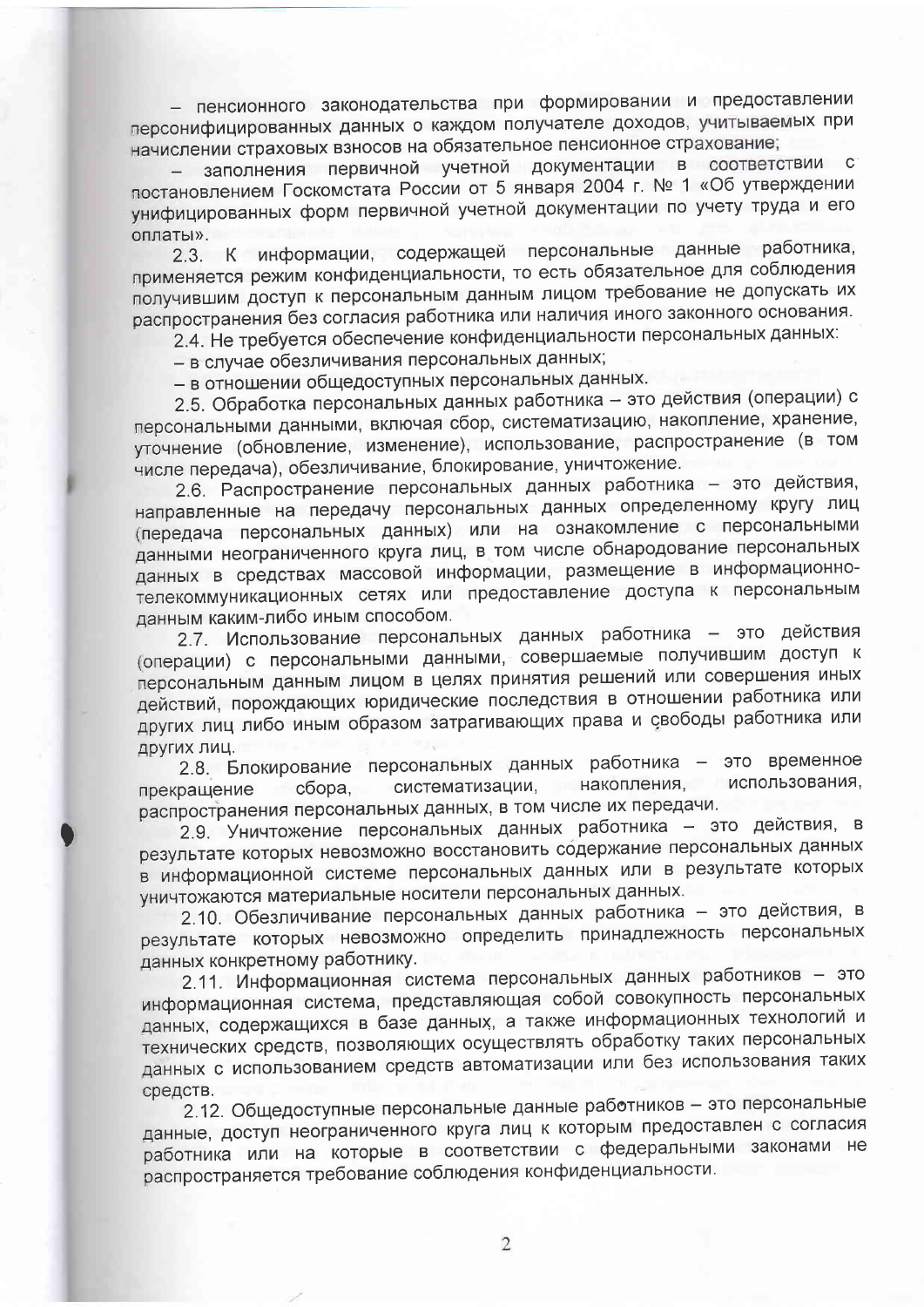2.13. Доступ к персональным данным работника имеют: генеральный директор, заместители генерального директора, руководитель структурного тодразделения, которому подчиняется работник, работники отдела кадров, работники бухгалтерии, офис-менеджер (далее - уполномоченные должностные Руководитель структурного подразделения, которому подчиняется лица). работник, работники отдела кадров и бухгалтерии, офис-менеджер имеют доступ к тем персональным данным, которые необходимы им для выполнения конкретных функций. Доступ специалистов других отделов к персональным данным работников осуществляется на основании письменного разрешения Список уполномоченных заместителя. генерального директора или его должностных лиц, имеющих право на полный и частичный доступ к персональным данным работникам, указан в Приложении № 1 к данному Положению

### 3. ПОЛУЧЕНИЕ И ОБРАБОТКА ПЕРСОНАЛЬНЫХ ДАННЫХ РАБОТНИКОВ

3.1. Уполномоченные должностные лица получают все персональные данные работника непосредственно от самого работника. Если персональные данные работника возможно получить только у третьего лица, то работник должен быть уведомлен об этом заранее и от него должно быть получено его письменное согласие. Уполномоченные должностные лица должны сообщить работнику о целях, предполагаемых источниках и способах получения персональных данных, также о характере подлежащих получению персональных данных и последствиях отказа работника дать письменное согласие на их получение.

3.2. При поступлении на работу работник заполняет анкету, в которой указывает следующие сведения о себе:

- фамилию, имя, отчество;

 $-$  пол:

- дату и место рождения;

- семейное положение;

- образование, специальность;

- отношение к воинской обязанности;

- место жительства и домашний телефон;

- а также иные сведения, необходимые для оформления личной карточки работника по унифицированной форме № Т-2, и другие, которые работник считает нужным указать

3.3. Анкета работника хранится в личном деле работника (далее - личное дело). В личном деле также хранится информация, содержащая персональные данные работника. Формирование и ведение личных дел осуществляется работниками отдела кадров.

3.4. Уполномоченные должностные лица не вправе требовать от работника представления информации о его политических и религиозных убеждениях, а также о частной жизни. В случаях, непосредственно связанных с вопросами трудовых отношений, уполномоченные должностные лица вправе получать и обрабатывать данные о частной жизни работника только с его письменного согласия.

3.5. Уполномоченные должностные лица не вправе получать и обрабатывать персональные данные работника о его членстве в общественных объединениях или его профсоюзной деятельности, за исключением случаев, предусмотренных Трудовым кодексом Российской Федерации или иными федеральными законами.

должностному лицу представляет уполномоченному Работник  $3.6.$ достоверные сведения о себе. Уполномоченное должностное лицо проверяет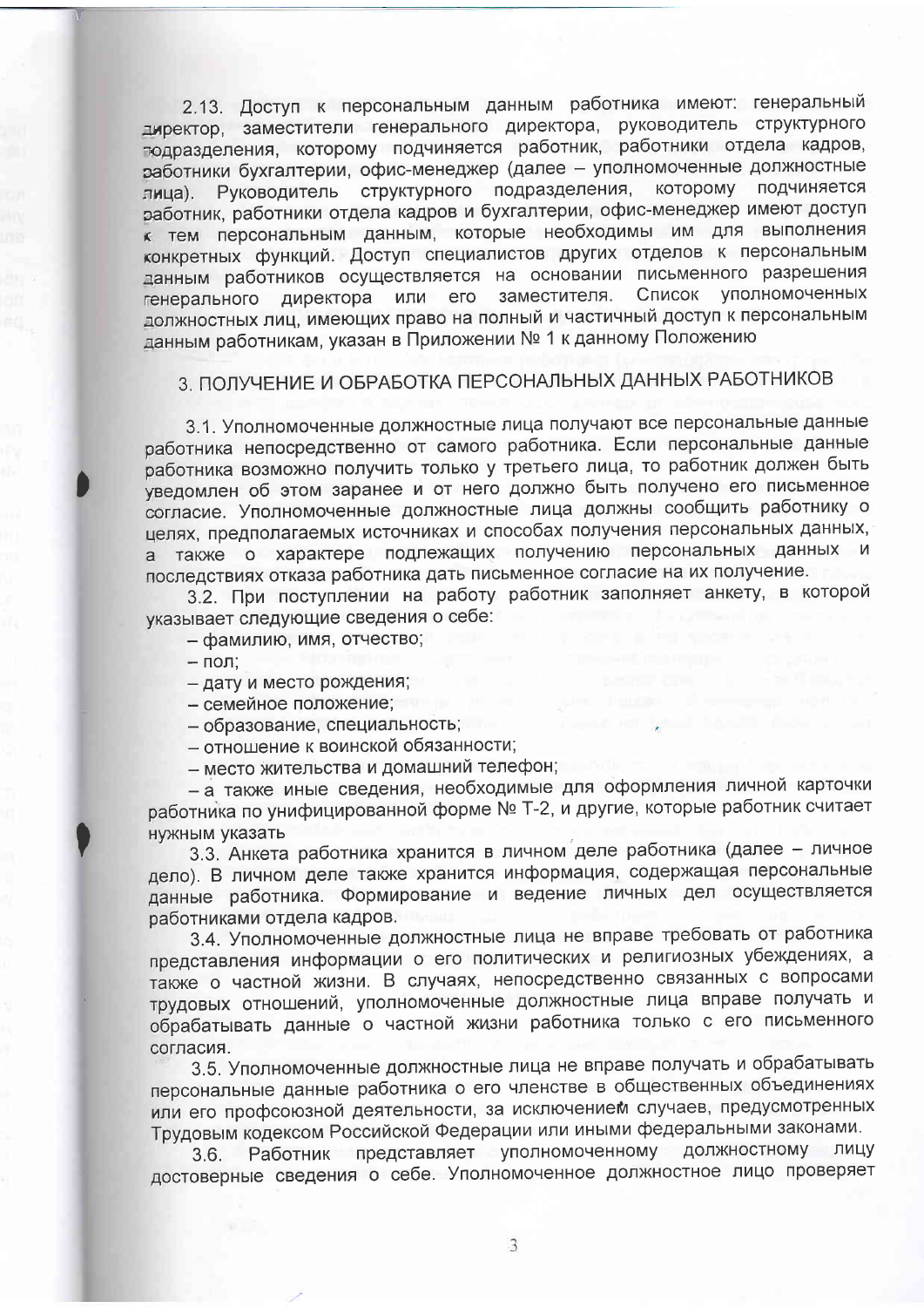достоверность сведений, сверяя данные, представленные работником, с имеющимися у работника документами.

3.7. При изменении персональных данных работник письменно уведомляет уполномоченное должностное лицо о таких изменениях не позднее 14 календарных дней.

3.8. По мере необходимости работодатель истребует у работника дополнительные сведения. Работник представляет требуемые сведения и в случае необходимости предъявляет документы, подтверждающие достоверность этих сведений.

### 4. НОСИТЕЛИ ПЕРСОНАЛЬНЫХ ДАННЫХ РАБОТНИКОВ

4.1. Личные дела и личные карточки работника (унифицированная форма № Т-2) хранятся в бумажном виде. Личные дела и личные карточки хранятся в запирающихся шкафах и ящиках столов, защищенных от несанкционированного доступа.

4.2. Трудовые книжки работников, вкладыши в них, журналы учета, бланки строгой отчетности хранятся в сейфах.

4.3. Другие документы на бумажных носителях, содержащие персональные данные работников, хранятся в местах, защищенных от несанкционированного доступа.

4.4. Персональные данные работников также хранятся в электронном виде в локальной компьютерной сети и в ПК уполномоченных должностных лиц, согласно списку Приложения № 1. Доступ к электронным носителям, содержащим персональные данные работников, обеспечивается 2-ступенчатой системой паролей: на уровне локальной компьютерной сети и на уровне баз данных. администратором предприятия. системным Пароли устанавливаются заместителем генерального директора и сообщаются утверждаются индивидуально уполномоченным должностным лицам. Изменение паролей заместителем генерального директора происходит не реже одного раза в два месяца.

4.5. Копировать и делать выписки из документов, содержащих персональные работника, разрешается уполномоченным должностным лицам данные исключительно в служебных целях.

4.6. Предоставление информации о персональных данных работника, запрашиваемой от сторонних организаций, кредитных учреждений, третьими лицами посредством телефонной связи не допускается. В случае необходимости, предприятие направляет официальный запрос в письменном виде, с указанием данных работника. Ответ на запрос получения персональных цели осуществляется уполномоченными должностными лицами, указанными в Приложении № 1, с письменного согласия работника.

#### 5 ПРАВА РАБОТНИКОВ

5.1. Работнику предоставляется полная информация о его персональных данных и обработке этих данных.

5.2. На основании письменного заявления работника ему бесплатно выдаются копии записей, содержащих его персональные данные, за исключением случаев, предусмотренных федеральным законом.

5.3. Работник имеет право определять своих представителей для защиты собственных персональных данных.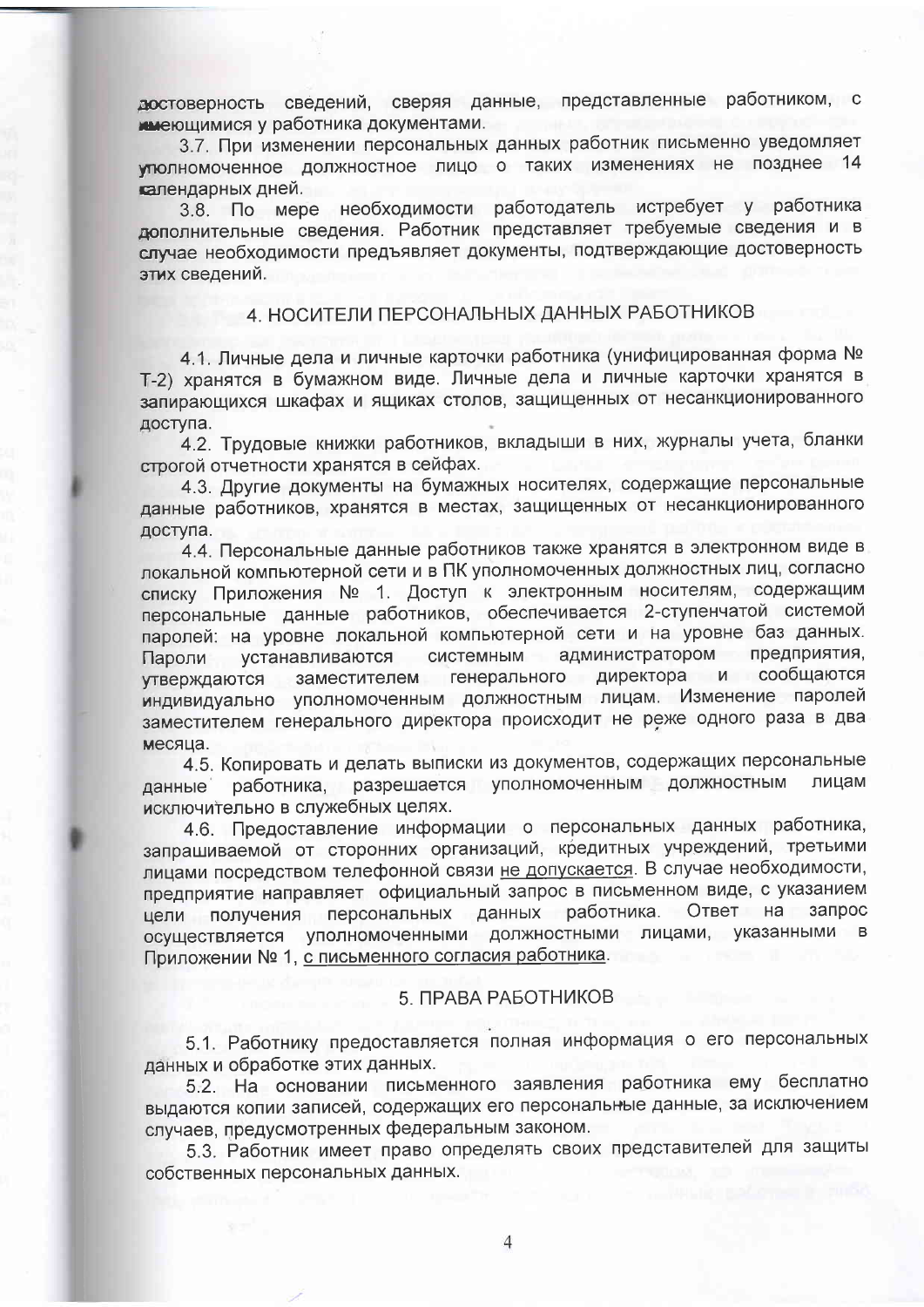54 Работник вправе требовать исключить или исправить неверные или полните персональные данные, а также данные, обработанные с нарушением Сований Трудового кодекса Российской Федерации или иного федерального по а Персональные данные оценочного характера работник вправе дополнить пением, выражающим его собственную точку зрения.

55. Работник вправе требовать уполномоченных должностных лиц об поведении всех адресатов, которым ранее были сообщены неверные или потные персональные данные работника, обо всех произведенных в них полениях, исправлениях или дополнениях. Уполномоченные должностные ли а организации в срок - 5 рабочих дней обязаны это сделать.

5.6. Работник имеет право обжаловать в соответствующие инстанции любые - стравомерные действия или бездействие уполномоченных должностных лиц при эбработке и защите его персональных данных.

### 6. ИСПОЛЬЗОВАНИЕ ПЕРСОНАЛЬНЫХ ДАННЫХ РАБОТНИКОВ

6.1. Персональные данные работника используются уполномоченными должностными лицами исключительно в целях обеспечения соблюдения - срмативных правовых актов, содействия работникам в трудоустройстве, обучении и продвижении по службе, обеспечения личной безопасности работников, контроля количества и качества выполняемой работы и обеспечения сохранности имущества.

При принятии решений, затрагивающих интересы работника,  $6.2.$ уполномоченные должностные лица не имеют права основываться на персональных данных работника, полученных исключительно в результате их автоматизированной обработки или электронного получения. Уполномоченные должностные лица также не вправе принимать решения, затрагивающие интересы работника, основываясь на данных, допускающих двоякое толкование. В случае если на основании персональных данных работника невозможно достоверно установить какой-либо факт, уполномоченное должностное лицо предлагает работнику представить письменные разъяснения.

### 7. ПЕРЕДАЧА ПЕРСОНАЛЬНЫХ ДАННЫХ РАБОТНИКОВ

7.1. Информация, относящаяся к персональным данным работника, может быть предоставлена государственным органам в порядке, установленном федеральными законами.

вправе предоставлять Уполномоченные должностные лица не  $7.2.$ персональные данные работника третьей стороне без письменного согласия исключением случаев, когда это необходимо в целях работника,  $3a$ предупреждения угрозы жизни и здоровью работника, а также в случаях, установленных федеральным законом.

Уполномоченные должностные лица предупреждают адресатов,  $7.3.$ получающих персональные данные работника, о том, что эти данные могут быть использованы лишь в целях, для которых они сообщены, и требовать от этих лиц подтверждения того, что это правило соблюдается. Лица, получающие персональные данные работника, обязаны соблюдать режим секретности (конфиденциальности). Данное положение не распространяется на обмен персональными данными работников в порядке, установленном Трудовым кодексом Российской Федерации и иными федеральными законами.

7.4. В случае если лицо, обратившееся с запросом, не уполномочено федеральным законом на получение персональных данных работника либо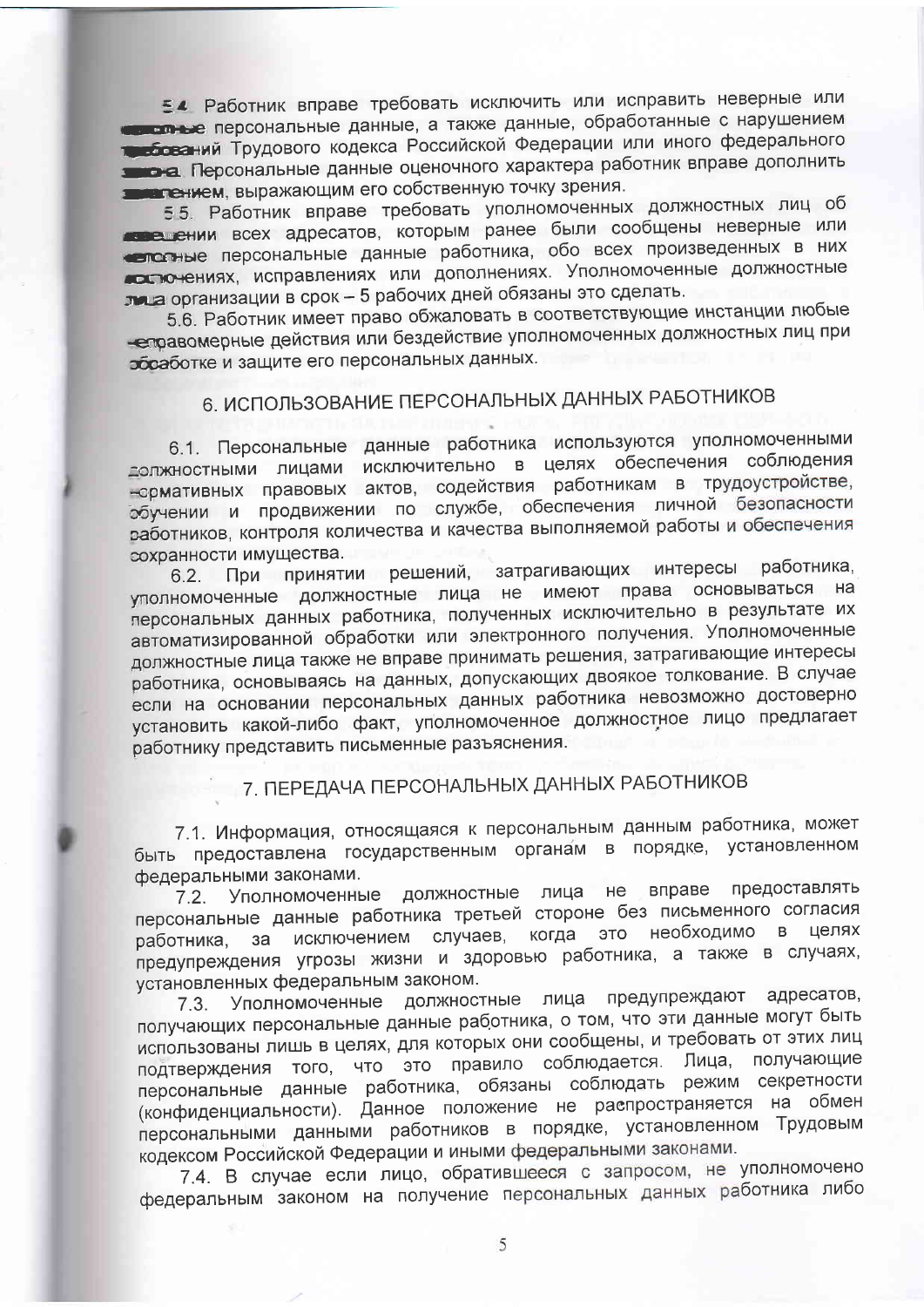отсутствует письменное согласие работника на предоставление его персональных сведений, уполномоченное должностное лицо обязано отказать в предоставлении персональных данных. Лицу, обратившемуся с запросом, выдается письменное уведомление об отказе в предоставлении персональных данных. Копия уведомления подшивается в личное дело работника.

7.5. Персональные данные работника могут быть переданы представителю работника в порядке, установленном Трудовым кодексом, в том объеме, в каком это необходимо для выполнения указанным представителем их функций.

7.6. Уполномоченное должностное лицо обеспечивает ведение журнала учета передачи информации, содержащей персональные данные работников, в котором регистрируются запросы, фиксируются сведения о лице, направившем запрос, дата передачи персональных данных или дата уведомления об отказе в предоставлении персональных данных, а также отмечается, какая именно информация была передана.

### 8. ОТВЕТСТВЕННОСТЬ ЗА НАРУШЕНИЕ НОРМ, РЕГУЛИРУЮЩИХ ОБРАБОТКУ И ЗАЩИТУ ПЕРСОНАЛЬНЫХ ДАННЫХ РАБОТНИКА

8.1. Лица, виновные в нарушении норм, регулирующих получение, обработку защиту персональных данных работника, несут дисциплинарную,  $M$ административную, гражданско-правовую и уголовную ответственность B соответствии с федеральными законами.

8.2. Если права и законные интересы работника были нарушены в связи с разглашением информации, содержащей его персональные данные, или иным неправомерным использованием такой информации, он вправе обратиться в установленном порядке за судебной защитой своих прав, в том числе с исками о возмещении убытков, компенсации морального вреда, защите чести, достоинства и деловой репутации. Требование о возмещении убытков не может быть удовлетворено в случае предъявления его лицом, не принимавшим мер по соблюдению конфиденциальности информации или нарушившим установленные законодательством Российской Федерации требования о защите информации, если принятие этих мер и соблюдение таких требований являлись обязанностями данного лица.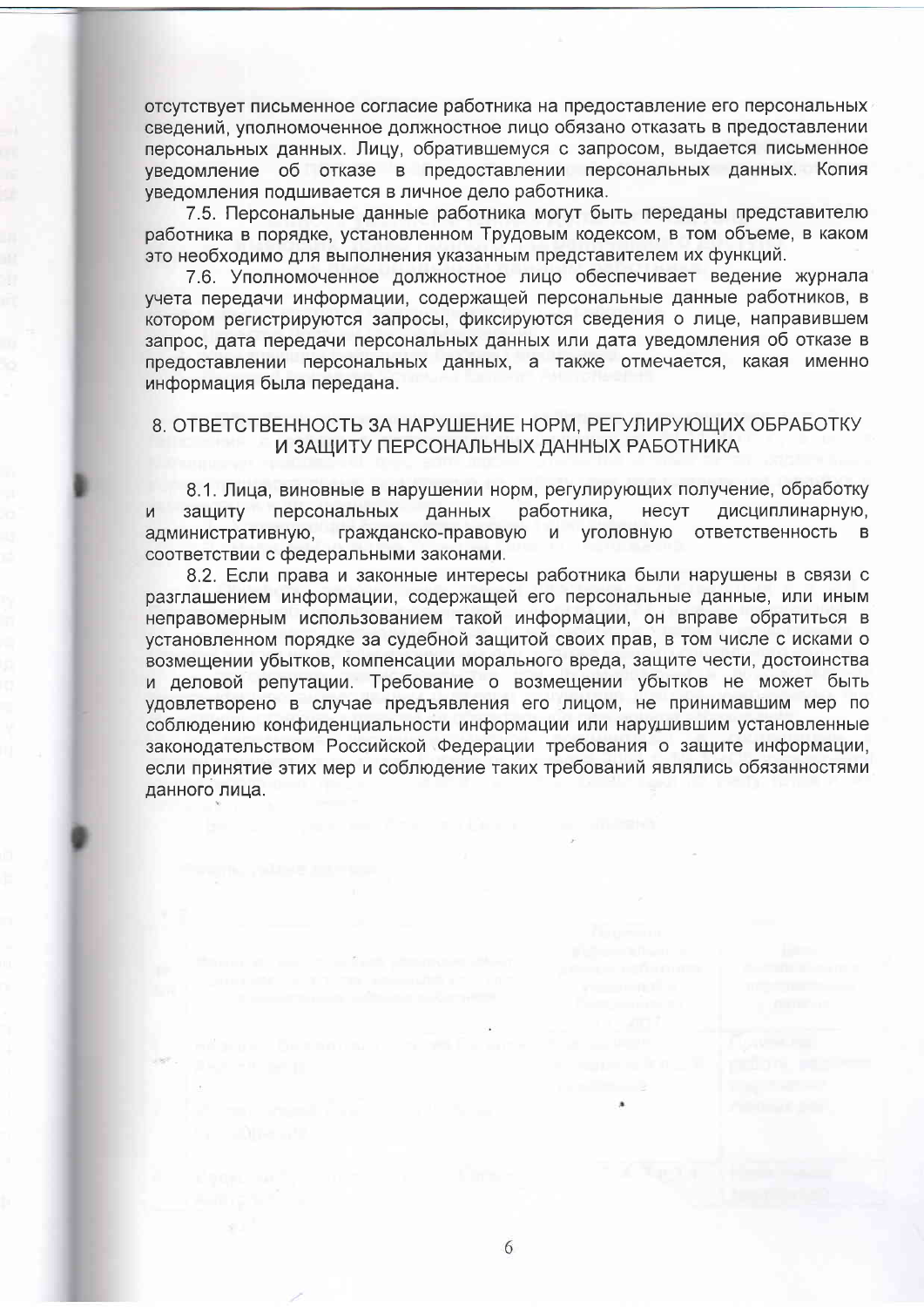Приложение № 1 к ПОЛОЖЕНИЮ по работе с персональными данными работников

### Список уполномоченных должностных лиц, имеющих право полного и ограниченного доступа к персональным данным работника:

Право полного доступа к персональным данным работника

- 1. Директор Лопатин Виктор Алексеевич.
- 2. Управляющий Байрамова Любовь Геннадьевна.
- 3. Ведущий бухгалтер Устинова Евгения Анатольевна.

1. Обработку персональных данных работника в соответствии с п. 2.5. Положения о работе с персональными данными от 01.11.2017 г., в целях выполнения требований трудового законодательства и иных актов, содержащих нормы трудового права, при приеме на работу, при предоставлении гарантий и компенсаций и др., осуществляют:

1. Управляющий Байрамова Любовь Геннадьевна.

2. Ведущий бухгалтер Устинова Евгения Анатольевна.

2. Обработку персональных данных работника в соответствии с п. 2.5. Положения о работе с персональными данными от 2017 г., в целях выполнения:

- налогового законодательства, в частности, в связи с исчислением и уплатой налога на доходы физических лиц, а также единого социального налога;

- пенсионного законодательства при формировании и предоставлении персонифицированных данных о каждом получателе доходов, учитываемых при начислении страховых взносов на обязательное пенсионное страхование:

- заполнения первичной учетной документации в соответствии с постановлением Госкомстата России от 5 января 2004 г. № 1 «Об утверждении унифицированных форм первичной учетной документации по учету труда и его оплаты», осуществляет:

1. Ведущий бухгалтер Устинова Евгения Анатольевна.

Используемые данные:

| N <sub>2</sub><br>п/п | Фамилия, имя, отчество уполномоченного<br>должностного лица, имеющих доступ к<br>персональным данным работника | Перечень<br>персональных<br>данных работника<br>указанных в<br>Положении от<br>01.11.2017 г. | Цель<br>использования<br>персональных<br>данных |
|-----------------------|----------------------------------------------------------------------------------------------------------------|----------------------------------------------------------------------------------------------|-------------------------------------------------|
|                       | Ведущий бухгалтер Устинова Евгения                                                                             | Все данные                                                                                   | Прием на                                        |
|                       | Анатольевна.                                                                                                   | указанные в п.2.1.                                                                           | работу, ведение                                 |
|                       |                                                                                                                | Положения                                                                                    | и хранение                                      |
| $\overline{2}$        | Управляющий Байрамова Любовь                                                                                   |                                                                                              | личных дел,                                     |
|                       | Геннадьевна.                                                                                                   |                                                                                              |                                                 |
| $\overline{4}$        | Ведущий бухгалтер Устинова Евгения                                                                             | $\pi$ n. 1, 3, 4, 7 $\pi$ . 2.1.                                                             | Начисление                                      |
|                       | Анатольевна.                                                                                                   |                                                                                              | заработной                                      |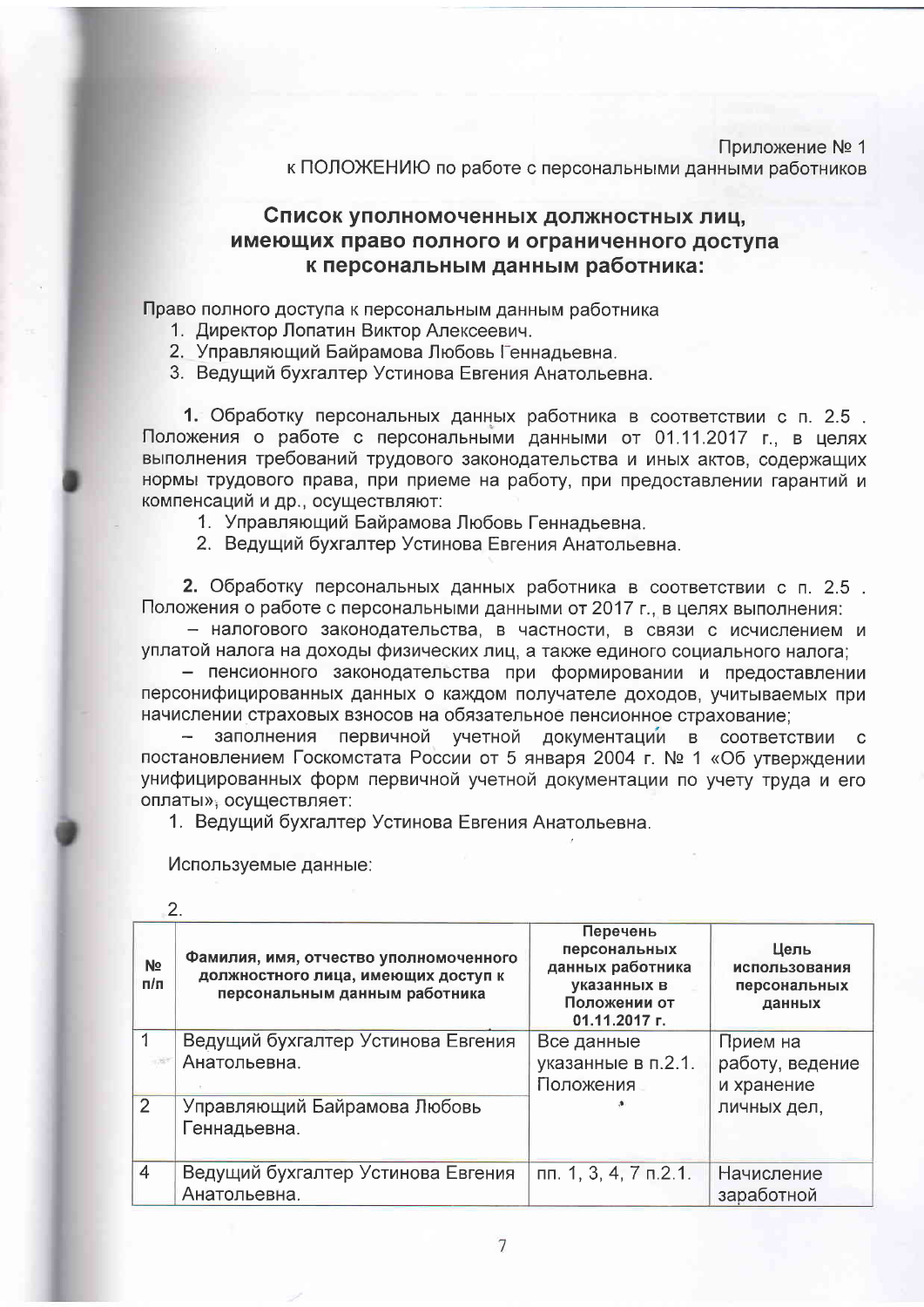| 21. 2<br><b>Filled</b><br><b>In the</b><br>in the contract of the contract of the contract of the contract of the contract of the contract of the contract of the contract of the contract of the contract of the contract of the contract of the contract of the contrac<br>In the discovery the authority of the discovery of the second control of the second control of the second control of the second control of the second control of the second control of the second control of the second contro<br>The company's the company's company's company's and<br>В стороную создания на стороную созданных можетельных соверх в просто<br>The model of the control of the state of<br>the control of the control<br>a factor of the days and an entirely species on the press president of the co-<br>the contribution of the state and products and the<br>The debt of a firm of a Planty of these<br>the process of the company of the process of the company of the company of the company of<br>This experience model and the first proposed of<br>a comprehensive control of the company of the<br><b>Barrier Committee States</b><br><b>Service College Automation Service</b><br>and consult<br>and the state results are all<br>For a company of the company<br>g ber in die grootste beste in die gebruik van die gebruike van die gebruike van die gebruike van die gebruike<br><b>THE STATE OF BUILDING</b><br>la provincia factorizmo e s<br><u>a yili milli mashari m</u><br><b>The Country of the Country of the Country of the Country of the Country of the Country of the Country of the C</b><br>all man common court be a sub-<br>Fig. 1980. The process of the company of the<br><b>REGISTER CONTINUES IN STREET TOOL FIELDS</b><br>and the state of the state of the state of the first state of the<br><b>REFERENCE AND RESIDENCE OF PROPERTY</b><br>man and the first second the control of the population of the project second price and the control of<br>a por transferências anticas que a como a companya de un proporciones en el<br>state that is controlled as a substitution of the competition of the<br><b>CONTRACTOR</b> CONTRACTOR CONTRACTOR<br>and the control of the control of the control of the control of the control of the control of the control of the control of the control of the control of the control of the control of the control of the control of the cont<br>the contract of the contract and the contract of the property of the property of the contract of the contract of the contract of the contract of the contract of the contract of the contract of the contract of the contract<br>man - to the control of the China<br>we have a set of the control of the control of the problems of the<br>the community of the community of the community of the community of the community of the community of the community of the community of the community of the community of the community of the community of the community of t | bellet a strong and the strong strong and    | платы,<br>оформление<br>отчетности в<br>ПФР, ИФНС,<br>ФCC. |
|---------------------------------------------------------------------------------------------------------------------------------------------------------------------------------------------------------------------------------------------------------------------------------------------------------------------------------------------------------------------------------------------------------------------------------------------------------------------------------------------------------------------------------------------------------------------------------------------------------------------------------------------------------------------------------------------------------------------------------------------------------------------------------------------------------------------------------------------------------------------------------------------------------------------------------------------------------------------------------------------------------------------------------------------------------------------------------------------------------------------------------------------------------------------------------------------------------------------------------------------------------------------------------------------------------------------------------------------------------------------------------------------------------------------------------------------------------------------------------------------------------------------------------------------------------------------------------------------------------------------------------------------------------------------------------------------------------------------------------------------------------------------------------------------------------------------------------------------------------------------------------------------------------------------------------------------------------------------------------------------------------------------------------------------------------------------------------------------------------------------------------------------------------------------------------------------------------------------------------------------------------------------------------------------------------------------------------------------------------------------------------------------------------------------------------------------------------------------------------------------------------------------------------------------------------------------------------------------------------------------------------------------------------------------------------------------------------------------------------------------------------------------------------------------------------------------------------------------------------------------------------------------------------------------------------------------------------------------------------------------------------|----------------------------------------------|------------------------------------------------------------|
|                                                                                                                                                                                                                                                                                                                                                                                                                                                                                                                                                                                                                                                                                                                                                                                                                                                                                                                                                                                                                                                                                                                                                                                                                                                                                                                                                                                                                                                                                                                                                                                                                                                                                                                                                                                                                                                                                                                                                                                                                                                                                                                                                                                                                                                                                                                                                                                                                                                                                                                                                                                                                                                                                                                                                                                                                                                                                                                                                                                                         |                                              |                                                            |
|                                                                                                                                                                                                                                                                                                                                                                                                                                                                                                                                                                                                                                                                                                                                                                                                                                                                                                                                                                                                                                                                                                                                                                                                                                                                                                                                                                                                                                                                                                                                                                                                                                                                                                                                                                                                                                                                                                                                                                                                                                                                                                                                                                                                                                                                                                                                                                                                                                                                                                                                                                                                                                                                                                                                                                                                                                                                                                                                                                                                         |                                              |                                                            |
|                                                                                                                                                                                                                                                                                                                                                                                                                                                                                                                                                                                                                                                                                                                                                                                                                                                                                                                                                                                                                                                                                                                                                                                                                                                                                                                                                                                                                                                                                                                                                                                                                                                                                                                                                                                                                                                                                                                                                                                                                                                                                                                                                                                                                                                                                                                                                                                                                                                                                                                                                                                                                                                                                                                                                                                                                                                                                                                                                                                                         |                                              |                                                            |
|                                                                                                                                                                                                                                                                                                                                                                                                                                                                                                                                                                                                                                                                                                                                                                                                                                                                                                                                                                                                                                                                                                                                                                                                                                                                                                                                                                                                                                                                                                                                                                                                                                                                                                                                                                                                                                                                                                                                                                                                                                                                                                                                                                                                                                                                                                                                                                                                                                                                                                                                                                                                                                                                                                                                                                                                                                                                                                                                                                                                         |                                              |                                                            |
|                                                                                                                                                                                                                                                                                                                                                                                                                                                                                                                                                                                                                                                                                                                                                                                                                                                                                                                                                                                                                                                                                                                                                                                                                                                                                                                                                                                                                                                                                                                                                                                                                                                                                                                                                                                                                                                                                                                                                                                                                                                                                                                                                                                                                                                                                                                                                                                                                                                                                                                                                                                                                                                                                                                                                                                                                                                                                                                                                                                                         |                                              |                                                            |
|                                                                                                                                                                                                                                                                                                                                                                                                                                                                                                                                                                                                                                                                                                                                                                                                                                                                                                                                                                                                                                                                                                                                                                                                                                                                                                                                                                                                                                                                                                                                                                                                                                                                                                                                                                                                                                                                                                                                                                                                                                                                                                                                                                                                                                                                                                                                                                                                                                                                                                                                                                                                                                                                                                                                                                                                                                                                                                                                                                                                         |                                              |                                                            |
|                                                                                                                                                                                                                                                                                                                                                                                                                                                                                                                                                                                                                                                                                                                                                                                                                                                                                                                                                                                                                                                                                                                                                                                                                                                                                                                                                                                                                                                                                                                                                                                                                                                                                                                                                                                                                                                                                                                                                                                                                                                                                                                                                                                                                                                                                                                                                                                                                                                                                                                                                                                                                                                                                                                                                                                                                                                                                                                                                                                                         |                                              |                                                            |
|                                                                                                                                                                                                                                                                                                                                                                                                                                                                                                                                                                                                                                                                                                                                                                                                                                                                                                                                                                                                                                                                                                                                                                                                                                                                                                                                                                                                                                                                                                                                                                                                                                                                                                                                                                                                                                                                                                                                                                                                                                                                                                                                                                                                                                                                                                                                                                                                                                                                                                                                                                                                                                                                                                                                                                                                                                                                                                                                                                                                         |                                              |                                                            |
|                                                                                                                                                                                                                                                                                                                                                                                                                                                                                                                                                                                                                                                                                                                                                                                                                                                                                                                                                                                                                                                                                                                                                                                                                                                                                                                                                                                                                                                                                                                                                                                                                                                                                                                                                                                                                                                                                                                                                                                                                                                                                                                                                                                                                                                                                                                                                                                                                                                                                                                                                                                                                                                                                                                                                                                                                                                                                                                                                                                                         |                                              |                                                            |
|                                                                                                                                                                                                                                                                                                                                                                                                                                                                                                                                                                                                                                                                                                                                                                                                                                                                                                                                                                                                                                                                                                                                                                                                                                                                                                                                                                                                                                                                                                                                                                                                                                                                                                                                                                                                                                                                                                                                                                                                                                                                                                                                                                                                                                                                                                                                                                                                                                                                                                                                                                                                                                                                                                                                                                                                                                                                                                                                                                                                         |                                              |                                                            |
|                                                                                                                                                                                                                                                                                                                                                                                                                                                                                                                                                                                                                                                                                                                                                                                                                                                                                                                                                                                                                                                                                                                                                                                                                                                                                                                                                                                                                                                                                                                                                                                                                                                                                                                                                                                                                                                                                                                                                                                                                                                                                                                                                                                                                                                                                                                                                                                                                                                                                                                                                                                                                                                                                                                                                                                                                                                                                                                                                                                                         |                                              |                                                            |
|                                                                                                                                                                                                                                                                                                                                                                                                                                                                                                                                                                                                                                                                                                                                                                                                                                                                                                                                                                                                                                                                                                                                                                                                                                                                                                                                                                                                                                                                                                                                                                                                                                                                                                                                                                                                                                                                                                                                                                                                                                                                                                                                                                                                                                                                                                                                                                                                                                                                                                                                                                                                                                                                                                                                                                                                                                                                                                                                                                                                         |                                              |                                                            |
|                                                                                                                                                                                                                                                                                                                                                                                                                                                                                                                                                                                                                                                                                                                                                                                                                                                                                                                                                                                                                                                                                                                                                                                                                                                                                                                                                                                                                                                                                                                                                                                                                                                                                                                                                                                                                                                                                                                                                                                                                                                                                                                                                                                                                                                                                                                                                                                                                                                                                                                                                                                                                                                                                                                                                                                                                                                                                                                                                                                                         |                                              |                                                            |
|                                                                                                                                                                                                                                                                                                                                                                                                                                                                                                                                                                                                                                                                                                                                                                                                                                                                                                                                                                                                                                                                                                                                                                                                                                                                                                                                                                                                                                                                                                                                                                                                                                                                                                                                                                                                                                                                                                                                                                                                                                                                                                                                                                                                                                                                                                                                                                                                                                                                                                                                                                                                                                                                                                                                                                                                                                                                                                                                                                                                         |                                              |                                                            |
|                                                                                                                                                                                                                                                                                                                                                                                                                                                                                                                                                                                                                                                                                                                                                                                                                                                                                                                                                                                                                                                                                                                                                                                                                                                                                                                                                                                                                                                                                                                                                                                                                                                                                                                                                                                                                                                                                                                                                                                                                                                                                                                                                                                                                                                                                                                                                                                                                                                                                                                                                                                                                                                                                                                                                                                                                                                                                                                                                                                                         |                                              |                                                            |
|                                                                                                                                                                                                                                                                                                                                                                                                                                                                                                                                                                                                                                                                                                                                                                                                                                                                                                                                                                                                                                                                                                                                                                                                                                                                                                                                                                                                                                                                                                                                                                                                                                                                                                                                                                                                                                                                                                                                                                                                                                                                                                                                                                                                                                                                                                                                                                                                                                                                                                                                                                                                                                                                                                                                                                                                                                                                                                                                                                                                         |                                              |                                                            |
|                                                                                                                                                                                                                                                                                                                                                                                                                                                                                                                                                                                                                                                                                                                                                                                                                                                                                                                                                                                                                                                                                                                                                                                                                                                                                                                                                                                                                                                                                                                                                                                                                                                                                                                                                                                                                                                                                                                                                                                                                                                                                                                                                                                                                                                                                                                                                                                                                                                                                                                                                                                                                                                                                                                                                                                                                                                                                                                                                                                                         |                                              |                                                            |
|                                                                                                                                                                                                                                                                                                                                                                                                                                                                                                                                                                                                                                                                                                                                                                                                                                                                                                                                                                                                                                                                                                                                                                                                                                                                                                                                                                                                                                                                                                                                                                                                                                                                                                                                                                                                                                                                                                                                                                                                                                                                                                                                                                                                                                                                                                                                                                                                                                                                                                                                                                                                                                                                                                                                                                                                                                                                                                                                                                                                         |                                              |                                                            |
|                                                                                                                                                                                                                                                                                                                                                                                                                                                                                                                                                                                                                                                                                                                                                                                                                                                                                                                                                                                                                                                                                                                                                                                                                                                                                                                                                                                                                                                                                                                                                                                                                                                                                                                                                                                                                                                                                                                                                                                                                                                                                                                                                                                                                                                                                                                                                                                                                                                                                                                                                                                                                                                                                                                                                                                                                                                                                                                                                                                                         |                                              |                                                            |
|                                                                                                                                                                                                                                                                                                                                                                                                                                                                                                                                                                                                                                                                                                                                                                                                                                                                                                                                                                                                                                                                                                                                                                                                                                                                                                                                                                                                                                                                                                                                                                                                                                                                                                                                                                                                                                                                                                                                                                                                                                                                                                                                                                                                                                                                                                                                                                                                                                                                                                                                                                                                                                                                                                                                                                                                                                                                                                                                                                                                         |                                              |                                                            |
|                                                                                                                                                                                                                                                                                                                                                                                                                                                                                                                                                                                                                                                                                                                                                                                                                                                                                                                                                                                                                                                                                                                                                                                                                                                                                                                                                                                                                                                                                                                                                                                                                                                                                                                                                                                                                                                                                                                                                                                                                                                                                                                                                                                                                                                                                                                                                                                                                                                                                                                                                                                                                                                                                                                                                                                                                                                                                                                                                                                                         |                                              |                                                            |
|                                                                                                                                                                                                                                                                                                                                                                                                                                                                                                                                                                                                                                                                                                                                                                                                                                                                                                                                                                                                                                                                                                                                                                                                                                                                                                                                                                                                                                                                                                                                                                                                                                                                                                                                                                                                                                                                                                                                                                                                                                                                                                                                                                                                                                                                                                                                                                                                                                                                                                                                                                                                                                                                                                                                                                                                                                                                                                                                                                                                         |                                              |                                                            |
|                                                                                                                                                                                                                                                                                                                                                                                                                                                                                                                                                                                                                                                                                                                                                                                                                                                                                                                                                                                                                                                                                                                                                                                                                                                                                                                                                                                                                                                                                                                                                                                                                                                                                                                                                                                                                                                                                                                                                                                                                                                                                                                                                                                                                                                                                                                                                                                                                                                                                                                                                                                                                                                                                                                                                                                                                                                                                                                                                                                                         |                                              |                                                            |
|                                                                                                                                                                                                                                                                                                                                                                                                                                                                                                                                                                                                                                                                                                                                                                                                                                                                                                                                                                                                                                                                                                                                                                                                                                                                                                                                                                                                                                                                                                                                                                                                                                                                                                                                                                                                                                                                                                                                                                                                                                                                                                                                                                                                                                                                                                                                                                                                                                                                                                                                                                                                                                                                                                                                                                                                                                                                                                                                                                                                         |                                              |                                                            |
|                                                                                                                                                                                                                                                                                                                                                                                                                                                                                                                                                                                                                                                                                                                                                                                                                                                                                                                                                                                                                                                                                                                                                                                                                                                                                                                                                                                                                                                                                                                                                                                                                                                                                                                                                                                                                                                                                                                                                                                                                                                                                                                                                                                                                                                                                                                                                                                                                                                                                                                                                                                                                                                                                                                                                                                                                                                                                                                                                                                                         |                                              |                                                            |
|                                                                                                                                                                                                                                                                                                                                                                                                                                                                                                                                                                                                                                                                                                                                                                                                                                                                                                                                                                                                                                                                                                                                                                                                                                                                                                                                                                                                                                                                                                                                                                                                                                                                                                                                                                                                                                                                                                                                                                                                                                                                                                                                                                                                                                                                                                                                                                                                                                                                                                                                                                                                                                                                                                                                                                                                                                                                                                                                                                                                         |                                              |                                                            |
|                                                                                                                                                                                                                                                                                                                                                                                                                                                                                                                                                                                                                                                                                                                                                                                                                                                                                                                                                                                                                                                                                                                                                                                                                                                                                                                                                                                                                                                                                                                                                                                                                                                                                                                                                                                                                                                                                                                                                                                                                                                                                                                                                                                                                                                                                                                                                                                                                                                                                                                                                                                                                                                                                                                                                                                                                                                                                                                                                                                                         |                                              |                                                            |
|                                                                                                                                                                                                                                                                                                                                                                                                                                                                                                                                                                                                                                                                                                                                                                                                                                                                                                                                                                                                                                                                                                                                                                                                                                                                                                                                                                                                                                                                                                                                                                                                                                                                                                                                                                                                                                                                                                                                                                                                                                                                                                                                                                                                                                                                                                                                                                                                                                                                                                                                                                                                                                                                                                                                                                                                                                                                                                                                                                                                         |                                              |                                                            |
|                                                                                                                                                                                                                                                                                                                                                                                                                                                                                                                                                                                                                                                                                                                                                                                                                                                                                                                                                                                                                                                                                                                                                                                                                                                                                                                                                                                                                                                                                                                                                                                                                                                                                                                                                                                                                                                                                                                                                                                                                                                                                                                                                                                                                                                                                                                                                                                                                                                                                                                                                                                                                                                                                                                                                                                                                                                                                                                                                                                                         |                                              |                                                            |
|                                                                                                                                                                                                                                                                                                                                                                                                                                                                                                                                                                                                                                                                                                                                                                                                                                                                                                                                                                                                                                                                                                                                                                                                                                                                                                                                                                                                                                                                                                                                                                                                                                                                                                                                                                                                                                                                                                                                                                                                                                                                                                                                                                                                                                                                                                                                                                                                                                                                                                                                                                                                                                                                                                                                                                                                                                                                                                                                                                                                         | The contract of the contract of the contract |                                                            |
|                                                                                                                                                                                                                                                                                                                                                                                                                                                                                                                                                                                                                                                                                                                                                                                                                                                                                                                                                                                                                                                                                                                                                                                                                                                                                                                                                                                                                                                                                                                                                                                                                                                                                                                                                                                                                                                                                                                                                                                                                                                                                                                                                                                                                                                                                                                                                                                                                                                                                                                                                                                                                                                                                                                                                                                                                                                                                                                                                                                                         |                                              |                                                            |
|                                                                                                                                                                                                                                                                                                                                                                                                                                                                                                                                                                                                                                                                                                                                                                                                                                                                                                                                                                                                                                                                                                                                                                                                                                                                                                                                                                                                                                                                                                                                                                                                                                                                                                                                                                                                                                                                                                                                                                                                                                                                                                                                                                                                                                                                                                                                                                                                                                                                                                                                                                                                                                                                                                                                                                                                                                                                                                                                                                                                         |                                              |                                                            |
|                                                                                                                                                                                                                                                                                                                                                                                                                                                                                                                                                                                                                                                                                                                                                                                                                                                                                                                                                                                                                                                                                                                                                                                                                                                                                                                                                                                                                                                                                                                                                                                                                                                                                                                                                                                                                                                                                                                                                                                                                                                                                                                                                                                                                                                                                                                                                                                                                                                                                                                                                                                                                                                                                                                                                                                                                                                                                                                                                                                                         |                                              |                                                            |
|                                                                                                                                                                                                                                                                                                                                                                                                                                                                                                                                                                                                                                                                                                                                                                                                                                                                                                                                                                                                                                                                                                                                                                                                                                                                                                                                                                                                                                                                                                                                                                                                                                                                                                                                                                                                                                                                                                                                                                                                                                                                                                                                                                                                                                                                                                                                                                                                                                                                                                                                                                                                                                                                                                                                                                                                                                                                                                                                                                                                         |                                              |                                                            |
|                                                                                                                                                                                                                                                                                                                                                                                                                                                                                                                                                                                                                                                                                                                                                                                                                                                                                                                                                                                                                                                                                                                                                                                                                                                                                                                                                                                                                                                                                                                                                                                                                                                                                                                                                                                                                                                                                                                                                                                                                                                                                                                                                                                                                                                                                                                                                                                                                                                                                                                                                                                                                                                                                                                                                                                                                                                                                                                                                                                                         |                                              |                                                            |
|                                                                                                                                                                                                                                                                                                                                                                                                                                                                                                                                                                                                                                                                                                                                                                                                                                                                                                                                                                                                                                                                                                                                                                                                                                                                                                                                                                                                                                                                                                                                                                                                                                                                                                                                                                                                                                                                                                                                                                                                                                                                                                                                                                                                                                                                                                                                                                                                                                                                                                                                                                                                                                                                                                                                                                                                                                                                                                                                                                                                         |                                              |                                                            |
|                                                                                                                                                                                                                                                                                                                                                                                                                                                                                                                                                                                                                                                                                                                                                                                                                                                                                                                                                                                                                                                                                                                                                                                                                                                                                                                                                                                                                                                                                                                                                                                                                                                                                                                                                                                                                                                                                                                                                                                                                                                                                                                                                                                                                                                                                                                                                                                                                                                                                                                                                                                                                                                                                                                                                                                                                                                                                                                                                                                                         |                                              |                                                            |
|                                                                                                                                                                                                                                                                                                                                                                                                                                                                                                                                                                                                                                                                                                                                                                                                                                                                                                                                                                                                                                                                                                                                                                                                                                                                                                                                                                                                                                                                                                                                                                                                                                                                                                                                                                                                                                                                                                                                                                                                                                                                                                                                                                                                                                                                                                                                                                                                                                                                                                                                                                                                                                                                                                                                                                                                                                                                                                                                                                                                         |                                              |                                                            |
|                                                                                                                                                                                                                                                                                                                                                                                                                                                                                                                                                                                                                                                                                                                                                                                                                                                                                                                                                                                                                                                                                                                                                                                                                                                                                                                                                                                                                                                                                                                                                                                                                                                                                                                                                                                                                                                                                                                                                                                                                                                                                                                                                                                                                                                                                                                                                                                                                                                                                                                                                                                                                                                                                                                                                                                                                                                                                                                                                                                                         |                                              |                                                            |
|                                                                                                                                                                                                                                                                                                                                                                                                                                                                                                                                                                                                                                                                                                                                                                                                                                                                                                                                                                                                                                                                                                                                                                                                                                                                                                                                                                                                                                                                                                                                                                                                                                                                                                                                                                                                                                                                                                                                                                                                                                                                                                                                                                                                                                                                                                                                                                                                                                                                                                                                                                                                                                                                                                                                                                                                                                                                                                                                                                                                         |                                              |                                                            |
|                                                                                                                                                                                                                                                                                                                                                                                                                                                                                                                                                                                                                                                                                                                                                                                                                                                                                                                                                                                                                                                                                                                                                                                                                                                                                                                                                                                                                                                                                                                                                                                                                                                                                                                                                                                                                                                                                                                                                                                                                                                                                                                                                                                                                                                                                                                                                                                                                                                                                                                                                                                                                                                                                                                                                                                                                                                                                                                                                                                                         |                                              |                                                            |
|                                                                                                                                                                                                                                                                                                                                                                                                                                                                                                                                                                                                                                                                                                                                                                                                                                                                                                                                                                                                                                                                                                                                                                                                                                                                                                                                                                                                                                                                                                                                                                                                                                                                                                                                                                                                                                                                                                                                                                                                                                                                                                                                                                                                                                                                                                                                                                                                                                                                                                                                                                                                                                                                                                                                                                                                                                                                                                                                                                                                         |                                              |                                                            |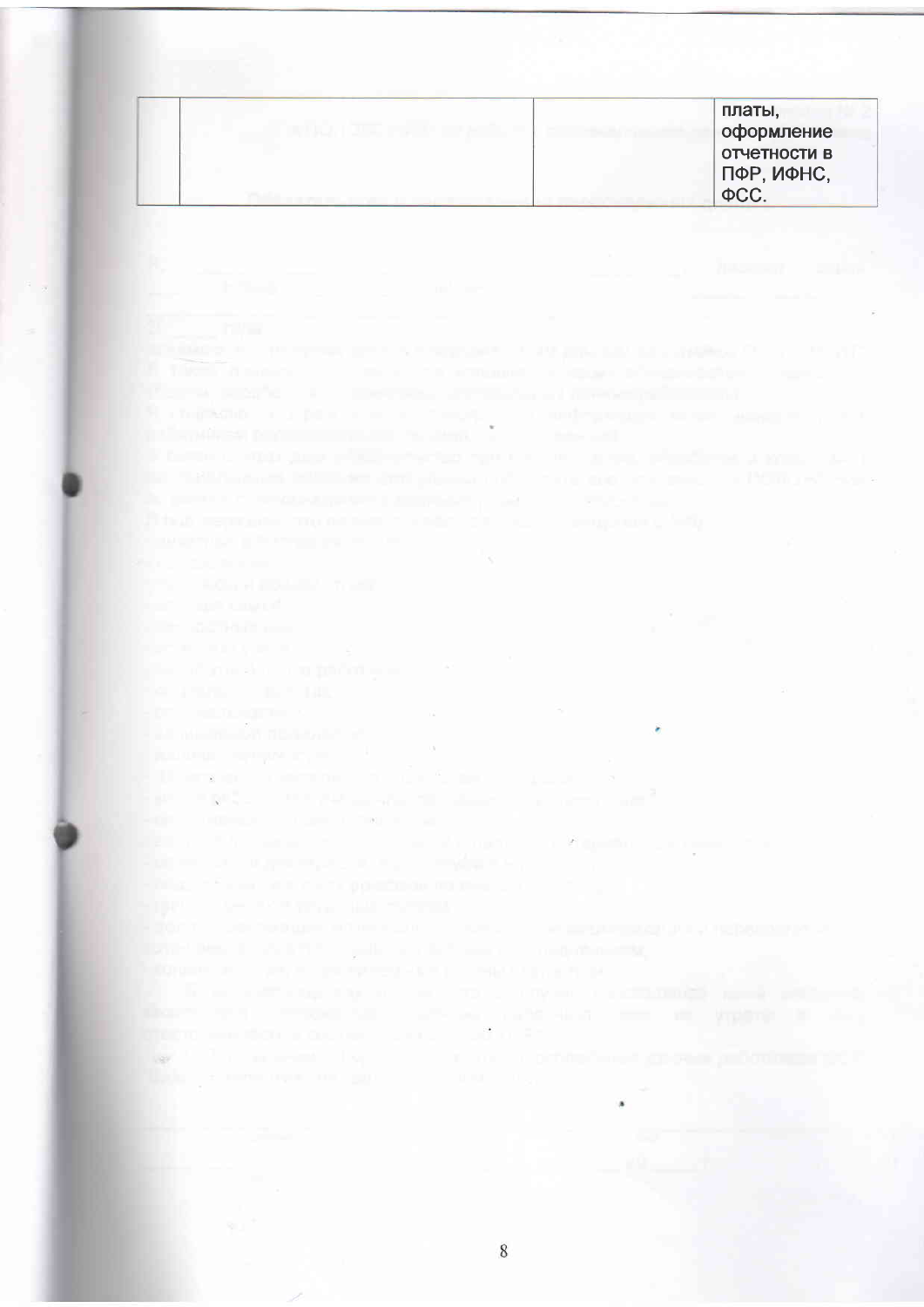### Приложение № 2

к ПОЛОЖЕНИЮ по работе с персональными данными работников

### Обязательство о неразглашении персональных данных

|       |       | паспорт | серии |
|-------|-------|---------|-------|
| HOMer | выдан |         |       |
|       |       |         |       |

#### $20<sub>2</sub>$ года

понимаю, что получаю доступ к персональным данным работников ООО "ВИЗИТ". Я также понимаю, что во время исполнения своих обязанностей я занимаюсь сбором. обработкой и хранением персональных данных работников.

Я понимаю, что разглашение такого рода информации может нанести ущерб работникам организации, как прямой, так и косвенный.

В связи с этим даю обязательство при работе (сборе, обработке и хранении) с персональными данными сотрудника соблюдать все описанные в ПОЛОЖЕНИИ по работе с персональными данными работников требования.

Я подтверждаю, что не имею права разглашать сведения о (об):

- анкетных и биографических данных:
- образовании:

- трудовом и общем стаже;

- составе семьи:

- паспортных данных;

- воинском учете;

- заработной плате работника;

- социальных льготах:
- специальности:
- занимаемой должности;
- наличии судимостей;

- адресе места жительства, домашнем телефоне;

- месте работы или учебы членов семьи и родственников;
- содержании трудового договора;
- составе декларируемых сведений о наличии материальных ценностей;
- содержании декларации, подаваемой в налоговую инспекцию;
- подлинниках и копиях приказов по личному составу;

- личных делах и трудовых книжках сотрудников;

- делах, содержащих материалы по повышению квалификации и переподготовке сотрудников, их аттестации, служебным расследованиям:

- копиях отчетов, направляемых в органы статистики.

Я предупрежден(а) о том, что в случае разглашения мной сведений, касающихся персональных данных работника, или  $MX$ утраты я **Hecv** ответственность в соответствии с ст. 90 ТК РФ.

• С Положением о порядке обработки персональных данных работников ООО "Визит" и гарантиях их защиты ознакомлен(а).

| должность                       |      |                                    | ФИО |  |
|---------------------------------|------|------------------------------------|-----|--|
|                                 | -622 |                                    |     |  |
| подпись<br><b>Service State</b> |      | and the property of the control of |     |  |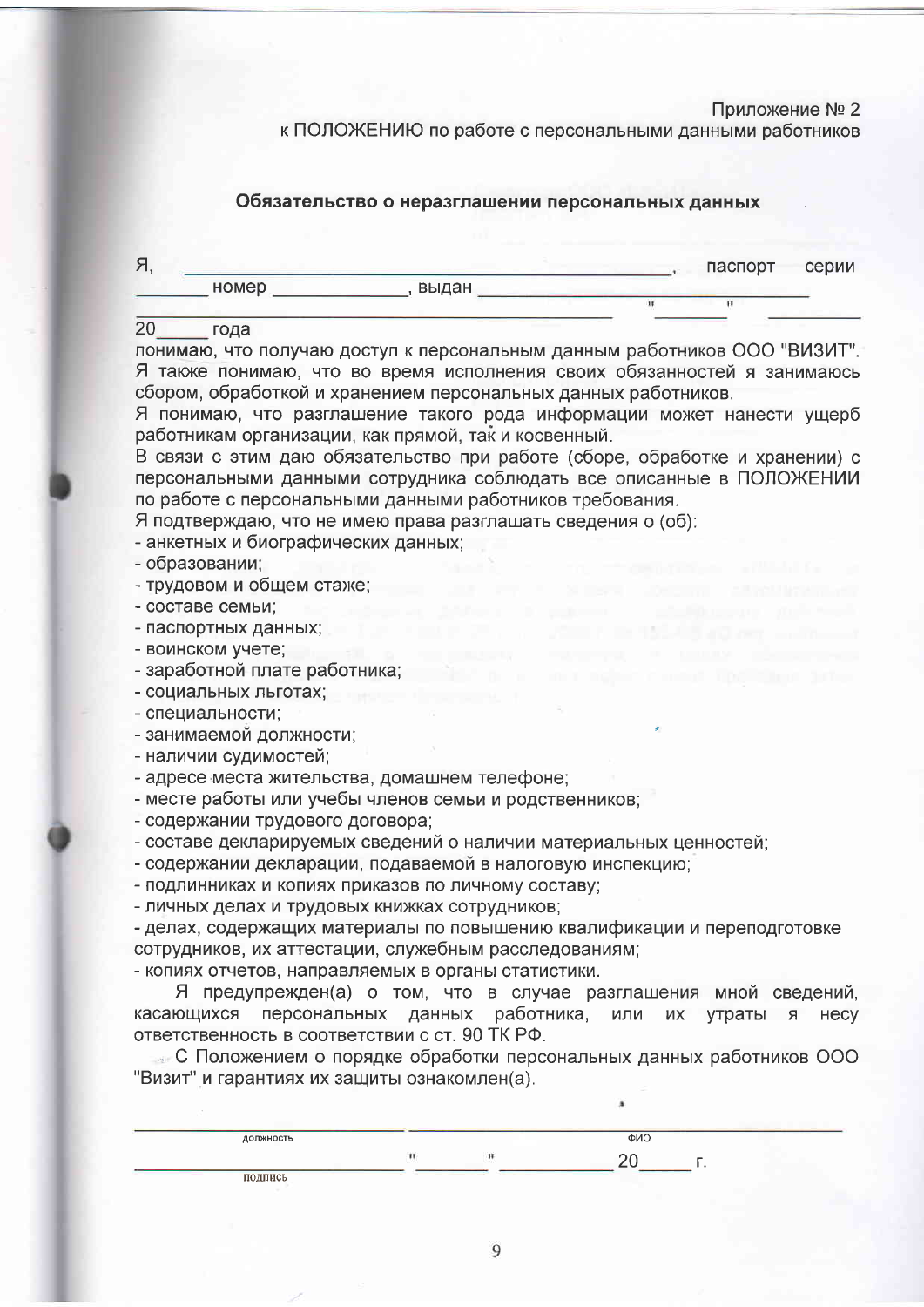#### Приложение № 3

к ПОЛОЖЕНИЮ по работе с персональными данными работников

Директору ООО «ВИЗИТ» Лопатину В.А. **OT** 

зарегистрированного по адресу:

фамилия, имя отчество

паспорт серия № № выдан по поставительно

### **СОГЛАСИЕ**

#### на обработку персональных данных

 $A<sub>1</sub>$ 

даю согласие Обществу с ограниченной ответственностью «ВИЗИТ» на автоматизированную, а также без использования средств автоматизации обработку моих персональных данных, а именно - совершение действий, предусмотренных п. 3 ч. 1 ст. 3 ФЗ от 27 июля 2006 г. № 152-ФЗ «О персональных данных», содержащихся в настоящем заявлении, в целях обеспечения соблюдения трудового законодательства и иных нормативных правовых актов. обучения, обеспечение личной безопасности